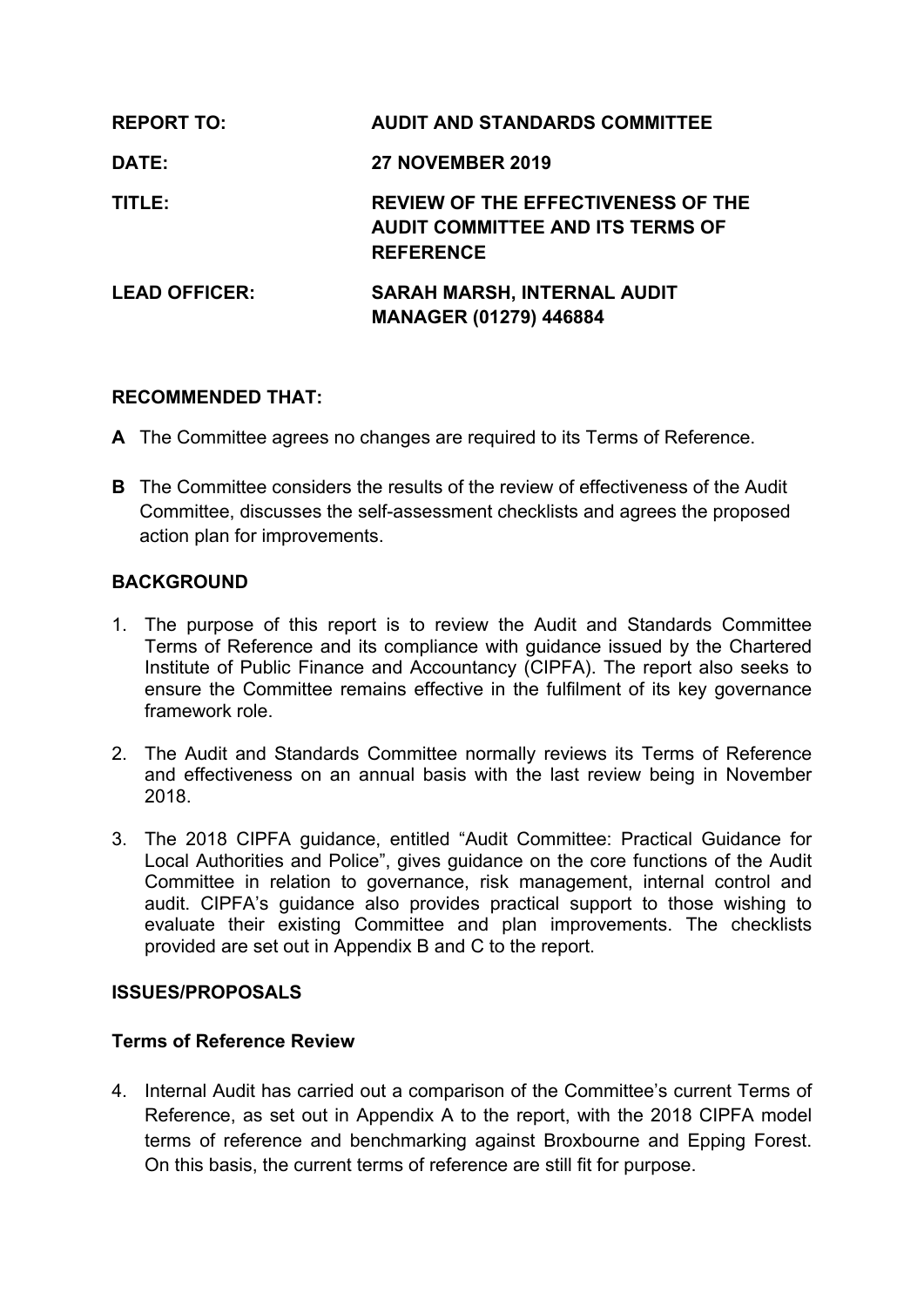## **Approach to the Effectiveness Review**

- 5. The effective operation of the Audit and Standards Committee forms a key element of the Council's assurance framework. An Audit and Standards Committee's effectiveness should be judged by the contribution it makes to and the beneficial impact it has on the Council's business.
- 6. This review was performed by the Head of Internal Audit using the recommended practice in the CIPFA Audit Committee guidance. Using the checklists provided by CIPFA supports an assessment against recommended practice to inform and support the Audit and Standards Committee in its duties. This should not be seen as a tick-box activity and will help the Committee achieve a good standard of performance.

### **Previous Results**

7. The Committee's effectiveness reviews have been undertaken previously with the last review being in November 2018. The results of the 2018 selfassessment confirmed that the Council was able to demonstrate compliance with recommended best practice for an effective Audit Committee. Some minor areas for improvement were identified as listed in the Action Plan below:

| <b>Area</b>                         | Description and proposed action (November 2018)                                                                                                                                                                                                                                                                                                             |
|-------------------------------------|-------------------------------------------------------------------------------------------------------------------------------------------------------------------------------------------------------------------------------------------------------------------------------------------------------------------------------------------------------------|
| Audit<br>Committee<br>Membership    | The 2018 CIPFA guidance asks local councils to consider the<br>inclusion of at least one independent member. With the support of<br>Member Services the Committee should consider the value of<br>appointing an independent person, what skills, knowledge or<br>experience such a person should bring to the Committee and how<br>to source such a person. |
| Skills and<br>knowledge<br>analysis | A skills and knowledge analysis was last undertake in September<br>2017 and should be repeated to help inform the decision regarding<br>the appointment of an independent member.                                                                                                                                                                           |
| Committee<br>engagement             | The Audit Committee is most effective in supporting internal<br>accountability when it discusses governance, risk or control issues<br>with the responsible managers directly. CIPFA gives the following<br>examples on how this can be achieved:                                                                                                           |
|                                     | The committee focuses on a significant risk area from the risk<br>register and invite the head of service to attend to discuss risks<br>and explain how the risk is mitigated.                                                                                                                                                                              |
|                                     | When reviewing an audit report with significant weaknesses or<br>disputed recommendations then the responsible head of<br>service should be present to answer questions directly.<br>If other action plans are monitored by committee then again                                                                                                            |

# **Table 1 – Action Plan**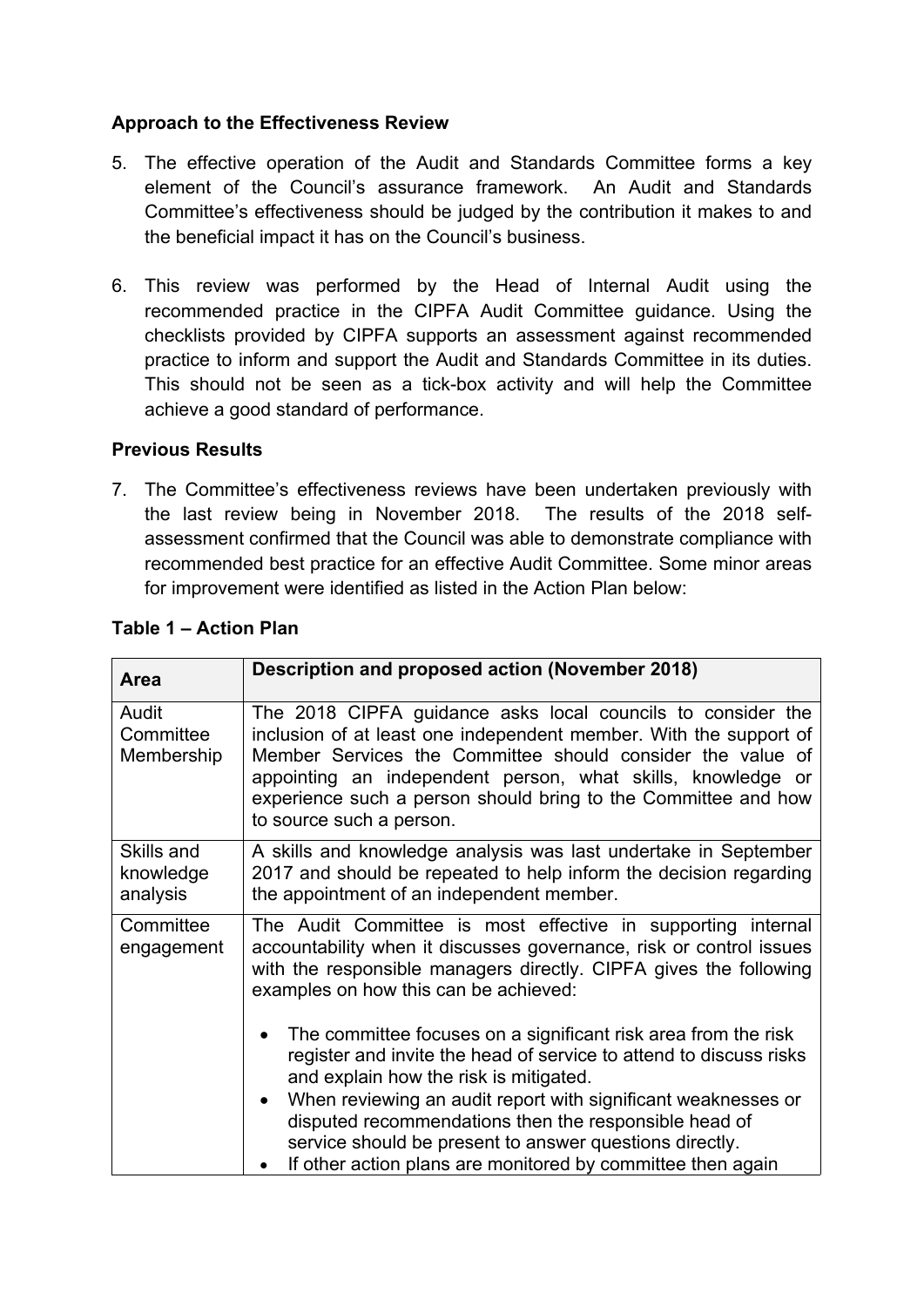| Area | Description and proposed action (November 2018)                                                                                            |
|------|--------------------------------------------------------------------------------------------------------------------------------------------|
|      | involve responsible heads.<br>Invite other members on other committees such as scrutiny if<br>the agenda covers areas of interest to them. |

### **Results of the Effectiveness Review**

- 8. The results of the self-assessment show that the Council is able to demonstrate compliance with recommended best practice for an effective audit committee.
- 9. Last year's action plan still remains relevant except the Committee has agreed to the appointment of an independent member to the Committee and a recruitment process for this will start shortly.

## **IMPLICATIONS**

# **Environment and Planning (includes Sustainability)**

None specific.

Author: **Andrew Bramidge, Head of Environment and Planning**

### **Finance (includes ICT and Properties and Facilities)**

The Audit and Standards Committee has a pivotal role in how the Council delivers good governance. The purpose of the Committee is to provide to those charged with governance independent assurance on the adequacy of the risk management framework, the internal control environment and the integrity of the financial reporting and annual governance process, and reviewing the effectiveness of these arrangements.

Author: **Simon Freeman, Head of Finance and Deputy to the Chief Executive**

**Housing** None specific Author: **Andrew Murray, Head of Housing**

**Community Wellbeing (includes Regeneration, Equalities and Social Inclusion)** None specific

Author: **Jane Greer, Head of Community Wellbeing**

## **Governance (includes HR)**

To comply with CIPFA guidelines and as part of the process for gathering evidence for the production of the Annual Governance Statement, the Council is required to review the effectiveness of its Audit Committee. This review ensures that the Council fulfils the requirements of the Accounts and Audit (England) Regulations 2015.